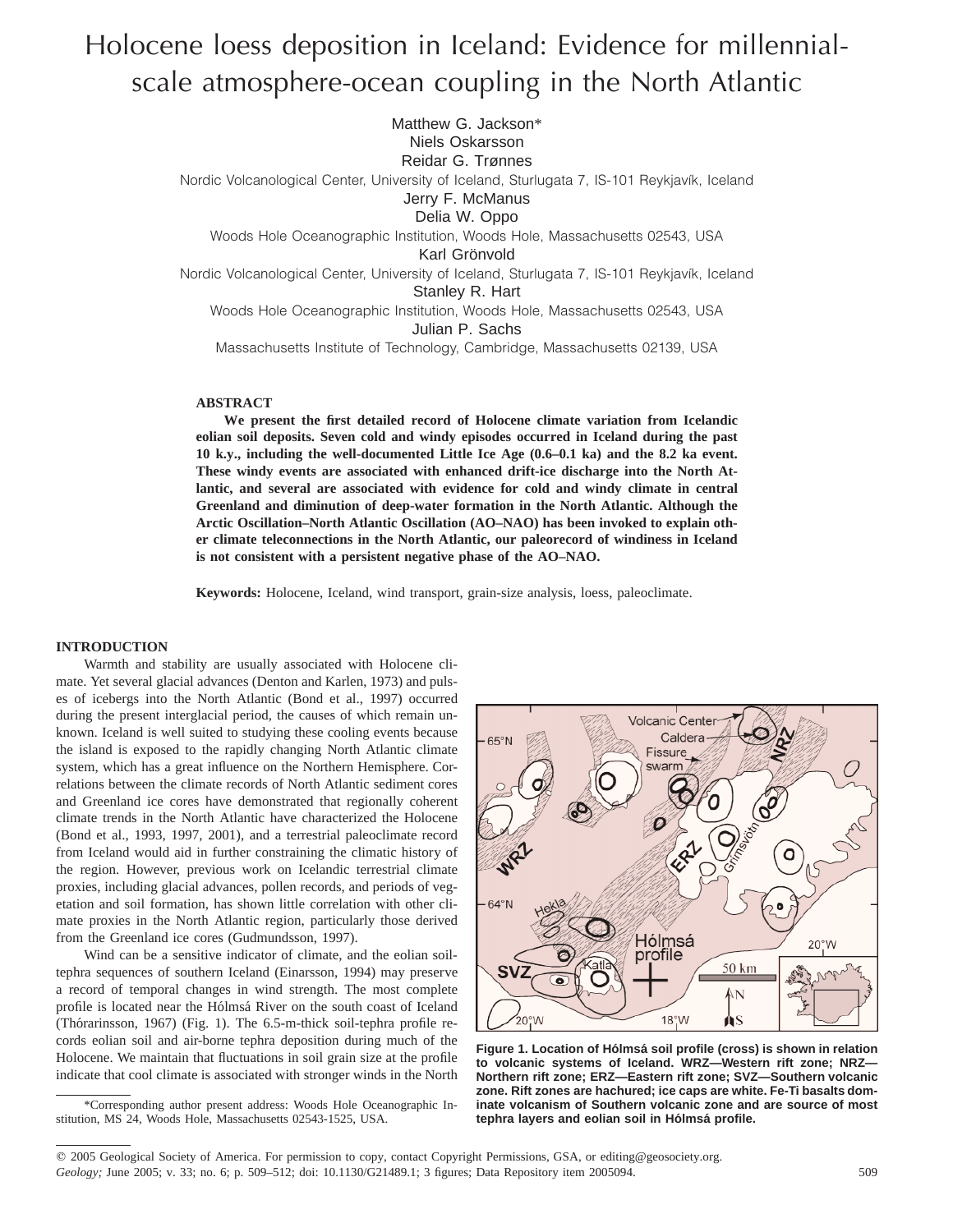Atlantic. The same winds may be responsible for increased drift-ice transport to more southerly latitudes and enhanced sea salt sodium (Nass) export to Greenland ice as a result of windier, stormier North Atlantic conditions.

## **PROFILE DESCRIPTION AND GEOLOGIC SETTING**

The profile exhibits distinct alternating bands of soil (54% of total length) and tephra (46% of total), which provide paleoclimate information and marker horizons for dating, respectively (Fig. 2). We identified tephras in the loess section on the basis of their chemistry and appearance, and we assigned calibrated radiocarbon ages that were based on previous work on the profile (Larsen et al., 2001) and on sections from adjacent lakes (Hardardóttir et al., 2001). We are confident in our identification of the tephra marker horizons, and errors in age range from subannual to centennial (Fig. 2). The lack of visible unconformities leads us to believe that the profile is hiatus free and represents continuous deposition.

The soils and tephra in the profile are too coarse (mean grain size,  $40-370 \mu m$ ) to have an off-island provenance. The local provenance of the tephra and soil can be inferred from their chemistry as the volcanic systems of Iceland generate lavas of widely different compositions (Hemond et al., 1993). Tholeiitic mid-ocean ridge basalt dominates the rift zones (which extend across the island from southwest to northeast) and is easily distinguishable from the high Fe-Ti basalts erupted from the volcanic systems of the Southern volcanic zone (Fig. 1). Silicic central volcanoes, including Torfajökull and Hekla, have evolved above many of the long-lived volcanic systems and are the source of several silicic marker horizons in Iceland and elsewhere (Grönvold et al., 1995). Tephra layers of the Hólmsá profile display many different sources of Icelandic explosive volcanism, but basalt with high Fe-Ti compositions erupted from the Southern volcanic zone predominate (Data Repository Fig. DR1; Tables DR1, DR2<sup>1</sup>). Within the Southern volcanic zone, the highly active subglacial Katla volcano is the most likely source of these tephra layers, as it is the closest volcanic center to the profile and has produced numerous phreatomagmatic eruptions of elevated Fe-Ti basalt composition.

The soils between the tephra layers also demonstrate a compositional similarity to the Fe-Ti basalts and tephras unique to the Southern volcanic zone, indicating a similar, proximal, source (Fig. DR1; see footnote 1). The soils in the Hólmsá profile are composed almost entirely of locally derived, reworked, weathered volcanic ash particles from nearby volcanic systems and glacial outflow deposits. Lithic and clay particles are also present in the soil in small quantities.

## **RESULTS AND DISCUSSION**

Wind has played a dominant role in transporting soil to the Hólmsá profile during recent times, and we infer that winds have been primarily responsible for deposition of soil over the entire length of the profile (Einarsson, 1994). Variation of grain size in these soils most likely represents changes in wind strength: weak winds allow deposition of fine particles, whereas stronger winds transport larger particles to the site. Soil availability, including variations in volcanic input, may play a limited role in modifying the grain-size variation in the soil record. However, the soil layers are extremely weathered, suggesting that the soil source was well mixed before being deposited at the profile. This would tend to homogenize grain-size variation in the source, so that large short-term variation in grain size at the soil profile would have to be due to transport processes. Additionally, the grain size and

<sup>&</sup>lt;sup>1</sup>GSA Data Repository item 2005094, Figures DR1 and DR2 and Tables DR1–DR3, grain-size and geochemical data of soils and geochemical data of tephras, including data of monthly windiness in South Iceland, is available online at www.geosociety.org/pubs/ft2005.htm, or on request from editing@ geosociety.org or Documents Secretary, GSA, P.O. Box 9140, Boulder, CO 80301-9140, USA.





Figure 2. Graphical summary of Hólmsá pro**file showing tephra and soil stratigraphy, and stratigraphic position of dated marker layers. Soils are gray; Fe-Ti basaltic tephra layers are black. Silicic layers (white) and intermediate tephra layers (vertically hatched) extend out of profile; these layers are from following volcanic centers: K (Katla), H (Hek**la), or Torfajökull. Ash layers derived from Grímsvötn are black and extend out of pro**file. Excluding H-5, dates for all of tephra marker horizons were published together (Larsen et al., 2001); date for H-5 was pub**lished separately (Hardardóttir et al., 2001). **14C dates provided for 5 presettlement marker layers are converted to calendar yr B.P. by Calib 4.3 software. Historical eruptions (11) have exact dates. Boundaries between tephra and soil layers are sharp, indicating that age control has not been adversely affected by bioturbation and frost heave.**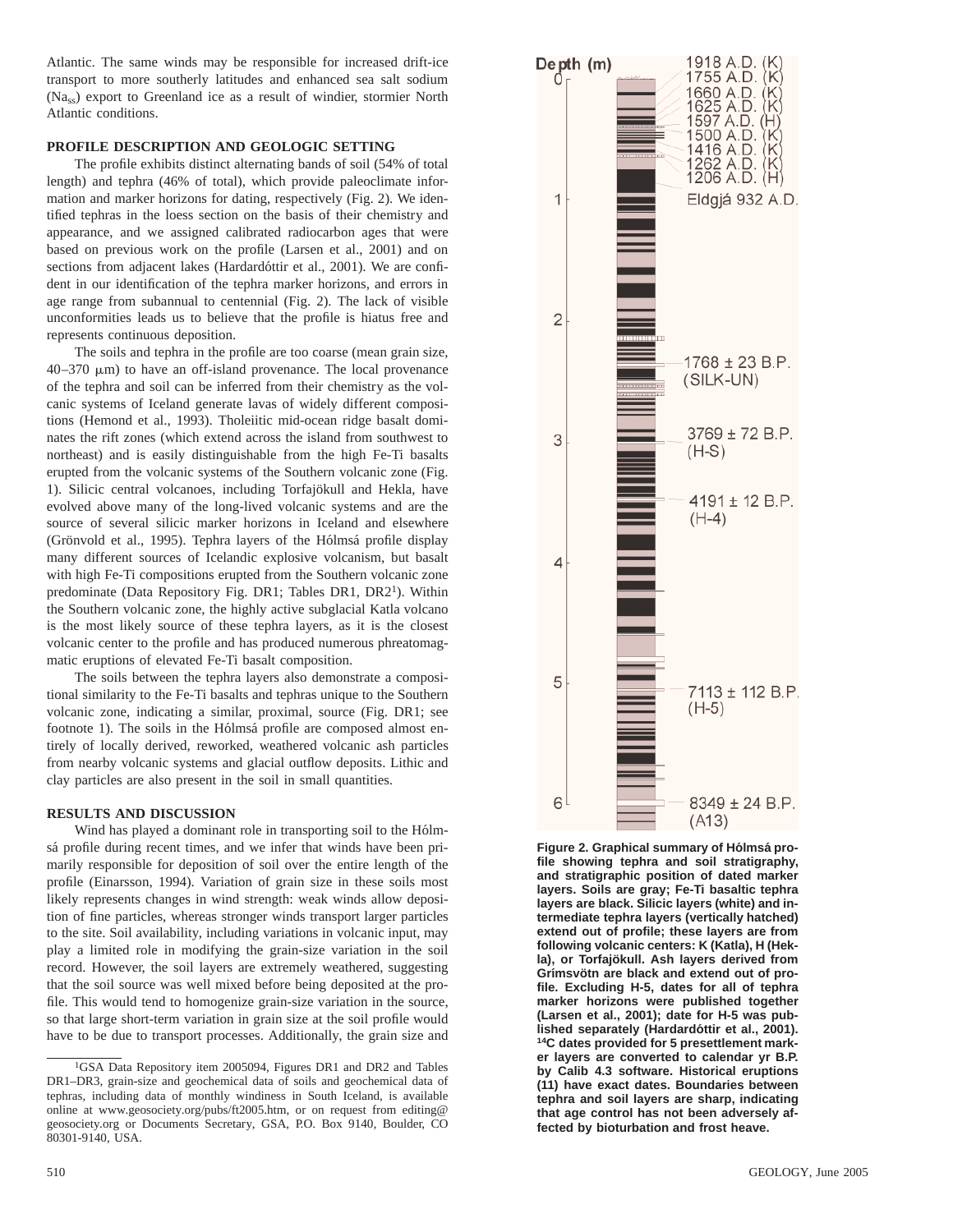thickness of the ash layers in the profile exhibit no relationship with the same parameters in the soil layers, suggesting that volcanic input of ash does not control soil grain-size variation in the profile.

Because the source of the soil at Hólmsá is in southern Iceland, we use modern wind data from southern Iceland to understand trends in soil transport and deposition. Wind data were collected at the North Atlantic Treaty Organization (NATO) base in Keflavík, southwest Iceland, from 1949 to 1995 (Keflavík NATO Base Online Weather Database, 2003), and are herein inferred to qualitatively represent annual wind variation in south Iceland (Fig. DR2; footnote 1). Average monthly wind speeds vary little between summer (June–July–August) and winter (December–January–February) months. However, maximum wind speeds recorded during the winter at Keflavík, Iceland, are significantly greater (135–176 km/h) than maximum summer winds speeds (100–107 km/h).

North Atlantic winds are important both on land and at sea because transport of sea ice to the coast of Iceland is aided by strong northerly or northeasterly winds, which are accompanied by cooler ocean-surface temperatures (Bond et al., 1997). This generally occurs during the winter months of particularly cold winters, and the sea ice dissipates with the onset of warm summer air temperatures (Ogilvie, 1992).

The characteristics of long-term climate deterioration are not so different from the modern winter climate conditions around Iceland. Regional winds intensified as the North Atlantic became stormier, cooler, and more ice covered. During the Holocene, several periods defined by more winter-like conditions have been documented in both Greenland Ice Sheet Project 2 (GISP2) ice cores and North Atlantic sediment records, and they appear to be closely linked in time. For example, several episodes of enhanced deposition of Na<sub>ss</sub> on the Greenland ice sheet have been noted during the Holocene and are thought to be the result of greater storminess and entrainment of sea spray into the atmospheric circulation above Greenland (O'Brien et al., 1995). These atmospheric shifts coincide with periods of cooling (O'Brien et al., 1995) and glacial advance in Scandinavia (Denton and Karlen, 1973), including 0.5 (i.e., the Little Ice Age), 2.8, 5.5, and 8.2 ka.

Additionally, shifts in atmospheric circulation over Greenland are closely linked to the surface hydrography of the North Atlantic (Bond et al., 1993, 1997) (Fig. 3). Increased sea salt concentrations in GISP2 cores correspond to episodes of advection of cold, ice-bearing surface waters (inferred from ice-rafted debris [IRD] in sediment cores) to midlatitudes (Bond et al., 1997, 2001). Concurrent with several of these cooling events, North Atlantic Deep Water (NADW) formation, inferred from the  $\delta^{13}$ C of benthic foraminifers from North Atlantic Ocean Drilling Program Site 980, was reduced (Oppo et al., 2003). The conversion of surface water to deep water provides heat to the atmosphere, such that reduced NADW formation could amplify the effect of an already deteriorating climate regime (Oppo et al., 2003).

Our data suggest that windy periods, indicated by the transport and deposition of coarse sediments in the Hólmsá soil profile, are coeval with cool, stormy periods recorded in GISP2 ice and North Atlantic sediment cores. Coarse soil deposition exhibits distinct variability on millennial time scales, with peaks ca. 8.2, 7.4, 5.5, 4.3, 3.3, 1.6, and 0.6–0.1 ka (Fig. 3). Four grain-size peaks in the soil profile, the Little Ice Age and the 3.3, 5.5, and 8.2 ka events, correspond to documented cooling events observed throughout the North Atlantic (Grove, 1988; Alley et al., 1997; Oppo et al., 2003) and are seen in the following proxies: GISP2 Na<sub>ss</sub> (O'Brien et al., 1995), IRD records (Bond et al., 2001), benthic  $\delta^{13}$ C record (the benthic  $\delta^{13}$ C record does not cover the Little Ice Age) (Oppo et al., 2003), and glacial advance in Scandinavia (Denton and Karlen, 1973) (Fig. 3). Intermediate grainsize peaks at 7.4, 4.3, and 1.6 ka do not clearly correspond to cooling



**Figure 3. Holocene climate records. Horizontal bars at top of figure indicate glacial advance in Scandinavia (Denton and Karlen, 1973). Top to bottom panels: mean grain size of soils from this study (Table DR3; see footnote 1); stacked record of percentage of hematitestained grains (i.e., ice-rafted debris [IRD]) (Bond et al., 2001);** Greenland Ice Sheet Project 2 sea salt sodium (Na<sub>ss</sub>) (O'Brien et al., **1995); benthic δ<sup>13</sup>C (North Atlantic deep-water contribution) (Oppo et al., 2003). Average interval between our 280 soil samples is ~31 yr between 8.7 and 0 ka. More winterlike conditions increase upward in all panels. Gray bars indicate proposed cooling intervals. Superimposed on top panel are solid triangles and crosses indicating agedated tephra horizons and near-linear relationship between accumulated soil thickness (tephra layer thickness excluded) and depth (right-side vertical axis). Linear interpolation between tephra marker horizons provides estimated ages for analyzed soils.**

events in GISP2 ice or in the benthic  $\delta^{13}$ C record, but do have analogous peaks in the IRD stack.

The most recent period of cooling, the Little Ice Age, is well constrained in Iceland by written records and human migration (Ogilvie, 1992), and is reflected by a general increase in the baseline of the soil grain-size variation, as well as the magnitude of the grain-size peaks (Fig. 3). This followed a period of warming climate (Medieval Warm Period, 1100–800 yr ago; Björnsson, 1979), when deposition of fine grains occurred.

Winds in Iceland climaxed ca. 5.5 ka; grain sizes in the profile indicate a maximum at this time and show not only the highest mean grain-size values, but also the greatest variability. This mid-Holocene windy event corresponds with the most striking events in the other records, i.e., evidence that NADW formation was reduced to a mini-